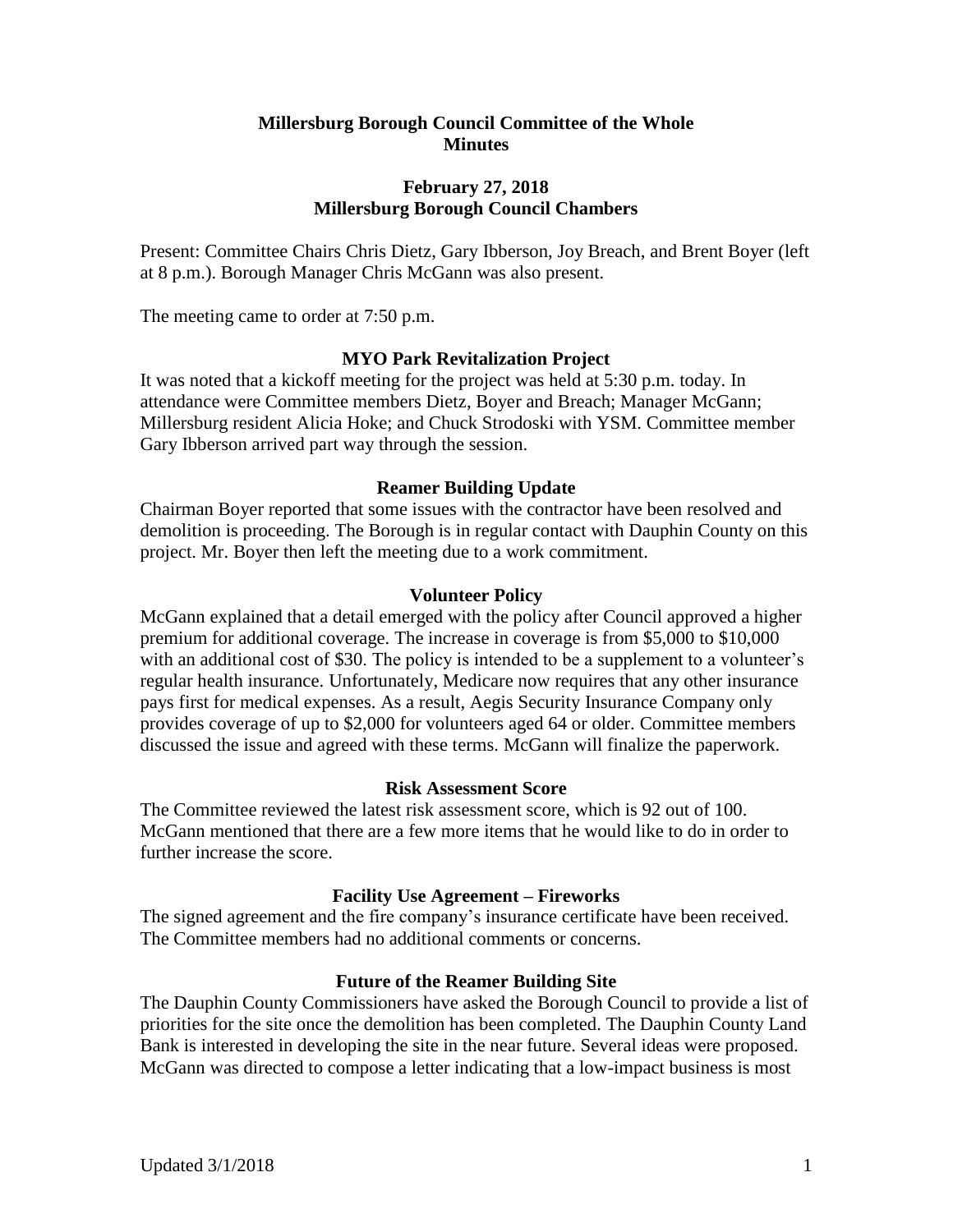preferred and residential housing would be the second priority. The Borough requests that any new construction be flood resistant and that any project receive Council's consent.

## **2018 Paving Project**

Committee members reviewed the cost projections provided by the Borough Engineer for several proposed street projects for 2018. The street maintenance project for 2018 will include base and surface repairs, catch basin replacement and installation of an ADA ramp at the intersection of Congress and Boyd Streets. The project will also include milling and paving of the 300 block of Herman Street and installation of a catch basin. McGann will have the legal notice ready for approval at the March Business Meeting.

## **Street Closure Procedure**

McGann requested permission to approve street closure requests personally in situations where gaining Council approval is not practical. Generally, this would apply to contractors who need a street closed in order to access a property that needs work. Committee members reviewed a list of considerations that McGann uses to determine if a street closure is warranted and what safety precautions would be necessary. Committee members directed McGann to create a street closure permit application incorporating the elements from a standard facility use agreement. The document is to be reviewed by the Solicitor and Insurance Agent prior to Council approval.

# **School Zone Signs**

Chairman Dietz recently had a meeting with the School District and the Township to discuss replacement of the flashing school zone signs on Route 25. Formal price quotes have not been received yet, but the initial indication is that the cost will be approximately \$16,000. The intent is to apply for an ARLE grant through PennDOT to fund the signs since purchase and installation are the responsibility of the municipality. The grant cycle opens June 1 and grants are typically awarded in early September.

## **Stock Donation**

The Borough recently received a gift of 300 shares of Mid Penn Bank stock from a Millersburg resident. The gift is to be used for the holiday display. McGann recommended that it be used to replace the aging wires and sockets. Committee members agreed and directed McGann to get pricing on the needed supplies.

## **Facility Rentals**

One of the tenants at a Borough-owned facility has an outstanding balance due. After discussion, McGann was directed to inform the individual that payment in full is due by April 30, 2018. If not paid by that time, all personal property must be removed from the facility. McGann was also directed to check on the status of another unpaid invoice from a previous event.

## **Facility Use Request – Race 4 Grace 5K Glow Run**

McGann reported that Grace United Methodist Church would like to host a Saturday evening glow run on May 12 and use Borough streets for the route. The church has hosted previous glow runs, but in those instances the only Borough street impacted was